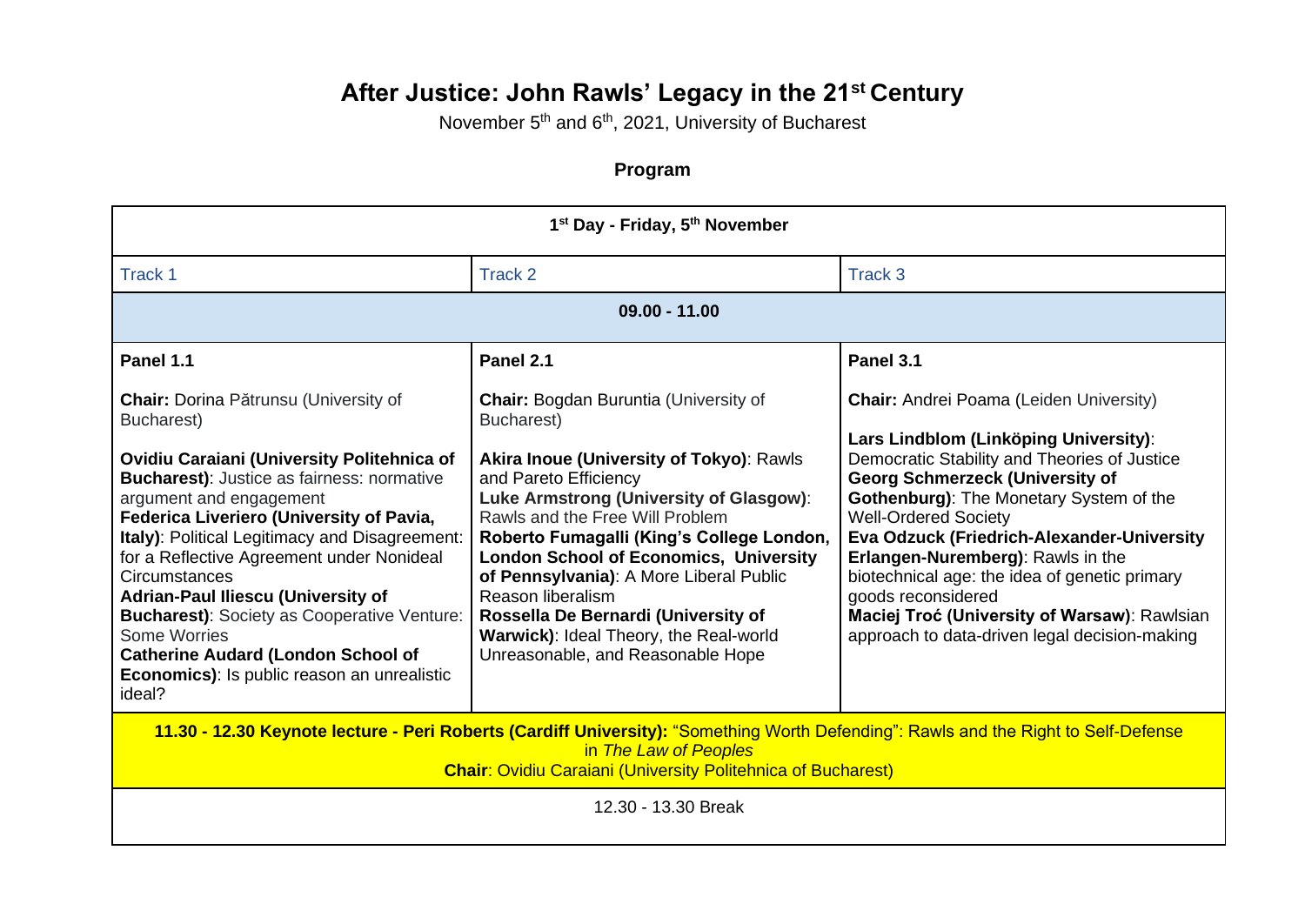| 13.30 - 15.30                                                                                                                                                                                                                                                                                                                                                                                                                                                                                                                                                                          |                                                                                                                                                                                                                                                                                                                                                                                                                                                                                                                                                         |                                                                                                                                                                                                                                                                                                                                                                                                                                                                                                                                                                                                                                                                                                                     |
|----------------------------------------------------------------------------------------------------------------------------------------------------------------------------------------------------------------------------------------------------------------------------------------------------------------------------------------------------------------------------------------------------------------------------------------------------------------------------------------------------------------------------------------------------------------------------------------|---------------------------------------------------------------------------------------------------------------------------------------------------------------------------------------------------------------------------------------------------------------------------------------------------------------------------------------------------------------------------------------------------------------------------------------------------------------------------------------------------------------------------------------------------------|---------------------------------------------------------------------------------------------------------------------------------------------------------------------------------------------------------------------------------------------------------------------------------------------------------------------------------------------------------------------------------------------------------------------------------------------------------------------------------------------------------------------------------------------------------------------------------------------------------------------------------------------------------------------------------------------------------------------|
| Panel 1.2                                                                                                                                                                                                                                                                                                                                                                                                                                                                                                                                                                              | Panel 2.2                                                                                                                                                                                                                                                                                                                                                                                                                                                                                                                                               | Panel 3.2                                                                                                                                                                                                                                                                                                                                                                                                                                                                                                                                                                                                                                                                                                           |
| Chair: Ileana Dascălu (University of<br>Bucharest)                                                                                                                                                                                                                                                                                                                                                                                                                                                                                                                                     | Chair: Dorina Pătrunsu (University of<br>Bucharest)                                                                                                                                                                                                                                                                                                                                                                                                                                                                                                     | Chair: Alexandra Zorilă (University of<br>Bucharest)                                                                                                                                                                                                                                                                                                                                                                                                                                                                                                                                                                                                                                                                |
| Tim Meleumans (University of Antwerp):<br>John Rawls double legacy: Do human rights<br>serve international peace or Global Justice?<br>Cristina Teleki (University of Zurich): The<br>European Court of Human Rights and the<br>Rawlsian Quest for Pure Procedural Justice<br>Bertjan Wolthuis (Vrije Universiteit<br>Amsterdam): The Basic Structure of an EU<br><b>Member State</b><br><b>Vasileios Christodoulakis (National</b><br>University of Athens): Kantian echoes in<br>political constructivism: Decency and human<br>rights in Rawls's theory of international<br>justice | John Töns (Flinders University, Adelaide):<br>Covid and Climate Change: Ideal theory and a<br><b>Property-Owning Democracy</b><br>Elizabeth Hupfer (High Point University,<br>North Carolina): Rawls, statism, and the<br>Justice of Global Covid-19 Vaccine<br><b>Distribution</b><br>Andrei Bespalov (University of Warwick):<br>Does COVID-19 Affect Public Reason?<br>Pankaj Singh (University of Petroleum and<br><b>Energy Studies, Dehradun): Revisiting</b><br>Rawls in Pandemic: A Perspective on Luck,<br><b>Equality, and Social Justice</b> | Krzysztof Kedziora (University of Lodz):<br>Justification As A Kind Of An Attitude Towards<br><b>Others</b><br>Luana Adriano (Federal University of Rio de<br>Janeiro): Disability in Rawls' Contractualism:<br>does disability studies require reforming Justice<br>as Fairness?<br>Eugen Huzum ("Gheorghe Zane" Institute for<br><b>Economic and Social Research, Romanian</b><br>Academy, lasi Branch): Is Rawls's Ideal of<br>Justice Tyrannical?<br><b>Domenico Melidoro and Valentina Gentile</b><br>(Luiss University, Ethos Luiss Business<br>School, Rome): People with severe disabilities<br>and burdened societies: From non-ideal<br>international theory to a reciprocity-based view<br>of disability |
| $16.00 - 18.00$                                                                                                                                                                                                                                                                                                                                                                                                                                                                                                                                                                        |                                                                                                                                                                                                                                                                                                                                                                                                                                                                                                                                                         |                                                                                                                                                                                                                                                                                                                                                                                                                                                                                                                                                                                                                                                                                                                     |
| Panel 1.3                                                                                                                                                                                                                                                                                                                                                                                                                                                                                                                                                                              | Panel 2.3                                                                                                                                                                                                                                                                                                                                                                                                                                                                                                                                               | Panel 3.3                                                                                                                                                                                                                                                                                                                                                                                                                                                                                                                                                                                                                                                                                                           |
| <b>Chair:</b> Laurențiu Gheorghe (University of<br>Bucharest)                                                                                                                                                                                                                                                                                                                                                                                                                                                                                                                          | <b>Chair:</b> Lucian Iliescu (University of Bucharest)                                                                                                                                                                                                                                                                                                                                                                                                                                                                                                  | <b>Chair:</b> Anda Zahiu (University of Bucharest)                                                                                                                                                                                                                                                                                                                                                                                                                                                                                                                                                                                                                                                                  |
| Diogo Carneiro (University of Warwick):<br>Reasonableness, reason-giving, and respect:<br>a normative problem with Rawls' conception<br>of public reasons                                                                                                                                                                                                                                                                                                                                                                                                                              | <b>Xuanpu Zhuang (Bowling Green State</b><br><b>University): Egalitarianism and the Pluralist</b><br>Challenges<br>Tyra Lennie (McMaster University, Ontario)<br>Rawlsian Anti-Capitalist Environmental Justice                                                                                                                                                                                                                                                                                                                                         | <b>Andrew Stewart (University of Southern</b><br>California): Rawls on Social Worlds<br>Ezekiel Vergara (Yale University): Legitimate<br>Authority, Reasonable Consent, and Revolution                                                                                                                                                                                                                                                                                                                                                                                                                                                                                                                              |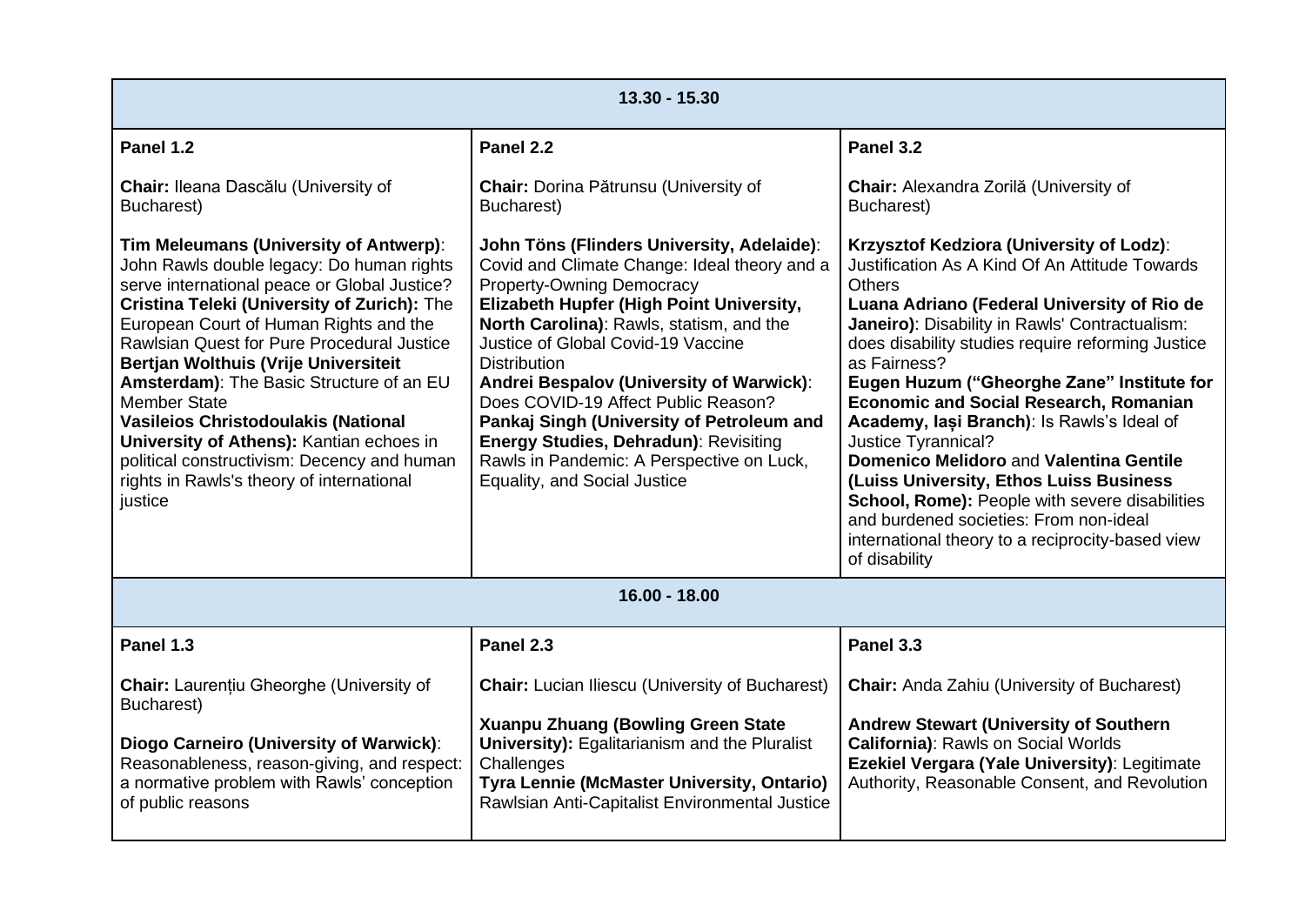| <b>Marcus Arvan (University of Tampa): Allies</b><br>Against Oppression: Intersectional Feminism,<br><b>Critical Race Theory and Justice as Fairness</b><br>Jaclyn Rekis (University of Western<br><b>Ontario): Religious Reason and Epistemic</b><br>Injustice<br><b>Aatif Abbas (Syracuse University, New</b><br>York): Rawls's Constructivism and its<br><b>Controversial Factual Inputs</b> | Joseph Porter and Adam Gibbons (UNC-<br><b>Chapel Hill, Rutgers University): Existential</b><br><b>Risks and Equal Political Liberty</b><br>Taurai Kachembere (University of<br>Johannesburg): John Rawls in Zimbabwe:<br>Implications for Justice in a Failed State | Siobhain Lash (Tulane University):<br>Environmental Racism: Civic Associations and<br>Alternative Institutional Approaches in Louisiana<br>Aaron Gray (independent researcher):<br>Historical Injustices, Reparation and Changing<br>Circumstances of Justice |
|-------------------------------------------------------------------------------------------------------------------------------------------------------------------------------------------------------------------------------------------------------------------------------------------------------------------------------------------------------------------------------------------------|----------------------------------------------------------------------------------------------------------------------------------------------------------------------------------------------------------------------------------------------------------------------|---------------------------------------------------------------------------------------------------------------------------------------------------------------------------------------------------------------------------------------------------------------|
| 18.30 - 19.30 Keynote lecture - Katrina Forrester (Harvard University): The State After Rawls<br><b>Chair: Andrei Poama (Leiden University)</b>                                                                                                                                                                                                                                                 |                                                                                                                                                                                                                                                                      |                                                                                                                                                                                                                                                               |

| 2 <sup>nd</sup> Day - Saturday, 6 <sup>th</sup> November                                                                                                                                                                                                                                                                                                                                                                                                                                         |                                                                                                                                                                                                                                                                                                                                                                                                                                                                                |                                                                                                                                                                                                                                                                                                                                                                                                                                                                                                                           |
|--------------------------------------------------------------------------------------------------------------------------------------------------------------------------------------------------------------------------------------------------------------------------------------------------------------------------------------------------------------------------------------------------------------------------------------------------------------------------------------------------|--------------------------------------------------------------------------------------------------------------------------------------------------------------------------------------------------------------------------------------------------------------------------------------------------------------------------------------------------------------------------------------------------------------------------------------------------------------------------------|---------------------------------------------------------------------------------------------------------------------------------------------------------------------------------------------------------------------------------------------------------------------------------------------------------------------------------------------------------------------------------------------------------------------------------------------------------------------------------------------------------------------------|
| Track 1                                                                                                                                                                                                                                                                                                                                                                                                                                                                                          | Track 2                                                                                                                                                                                                                                                                                                                                                                                                                                                                        | Track 3                                                                                                                                                                                                                                                                                                                                                                                                                                                                                                                   |
| $09.00 - 11.00$                                                                                                                                                                                                                                                                                                                                                                                                                                                                                  |                                                                                                                                                                                                                                                                                                                                                                                                                                                                                |                                                                                                                                                                                                                                                                                                                                                                                                                                                                                                                           |
| Panel 1.4                                                                                                                                                                                                                                                                                                                                                                                                                                                                                        | Panel 2.4                                                                                                                                                                                                                                                                                                                                                                                                                                                                      | Panel 3.4                                                                                                                                                                                                                                                                                                                                                                                                                                                                                                                 |
| <b>Chair:</b> Emanuel Socaciu (University of<br>Bucharest)<br>Tuğba Sevinç (Kadir Has University<br><b>Istanbul):</b> John Rawls and the search for a<br>profoundly liberal basis society<br><b>Jordan Desmond (Queen's University</b><br>London): Liberty, Fairness and Economic<br>Inequality: On the Aims of the Social<br><b>Contract in Rousseau and Rawls</b><br><b>Thirza Lagewaard (Vrije Universiteit</b><br>Amsterdam): Challenging the Rawlsian<br>solution to Epistemic Disagreement | <b>Chair: Radu Uszkai (The Bucharest University)</b><br>of Economic Studies)<br><b>Kuan-ting Chen (Institutum</b><br>Iurisprudentiae, Academia Sinica, Taiwan):<br>Is Public Reason stable here? A reflection<br>through the experience of "Same- Sex<br>Marriage" debates in Taiwan<br>Lena Könemann (University of Tubingen):<br>Religion, Public Reason and Same-Sex<br>Marriage<br>Nicolai Abramovich (Université Paris-<br>Nanterre): Rawls & Shklar: Liberalism, justice | <b>Chair: Ileana Dascalu (University of Bucharest)</b><br><b>Taylor Chun Hong Lau (Hong Kong</b><br>University of Science and Technology): Why<br>Rawlsian Account of Civil Disobedience Fails to<br>Accommodate Global Injustice<br><b>Bogdan Popa (Universitat Pompeu</b><br>Fabra, Barcelona): Marx, Rawls and the role of<br>abolitionism in the US Civil War<br><b>Thomas Godfrey (University of Sussex):</b><br><b>Combating Political Lobbying Extending</b><br>Rawlsian liberal Theory's Political Justifications |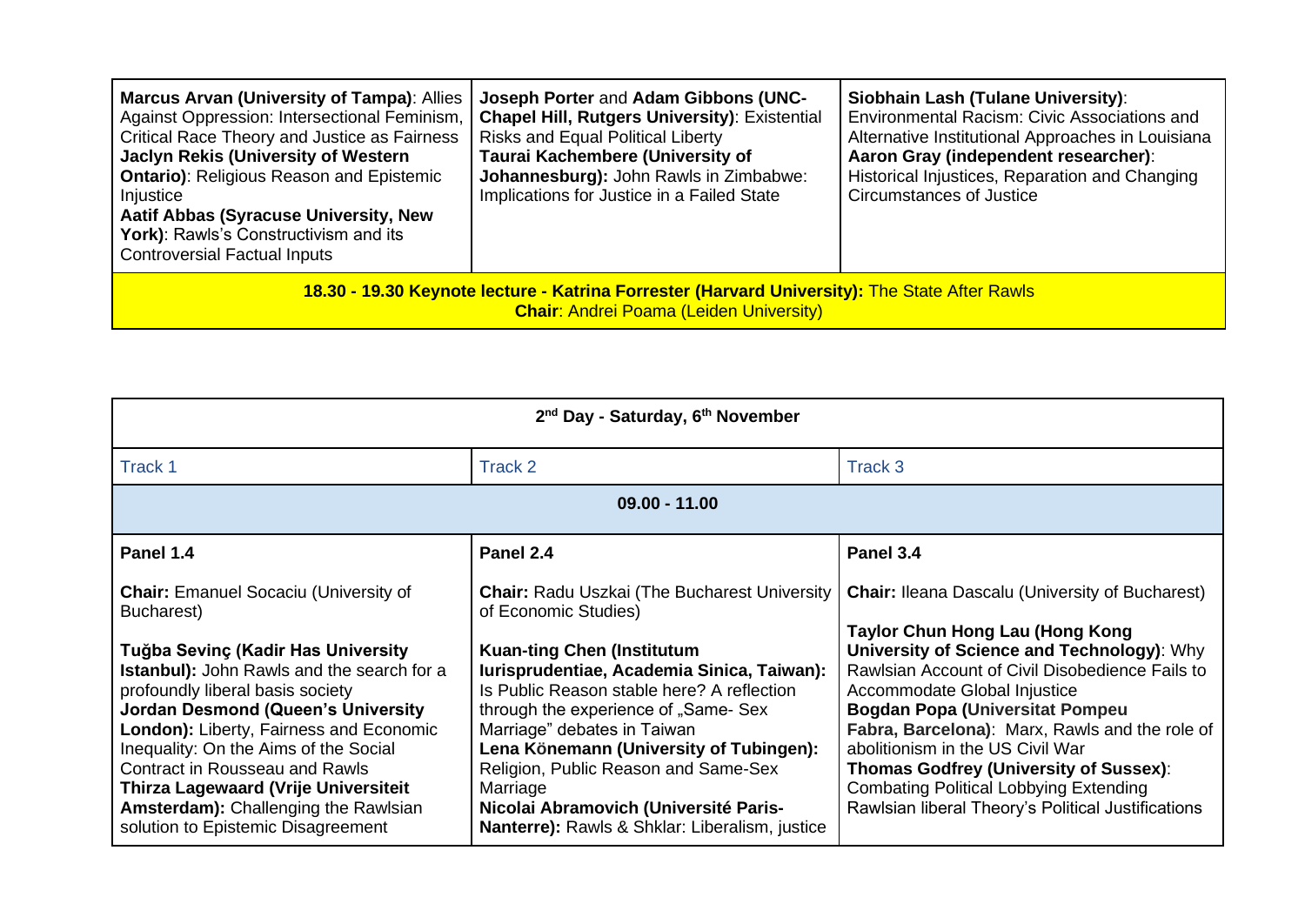| Lukas Fuchs (Eindhoven University of<br>Technology): The Difference Principle and<br><b>State-led Growth</b>                                                                                                                                                                                                                                                                                                                                                                                                                                                                                        | and cruelty. An argument for negative<br>egalitarianism<br><b>Constantin Stoenescu (University of</b><br><b>Bucharest): Could Paul Taylor's biocentrism</b><br>be reconstructed as a Rawlsian theory of<br>justice?                                                                                                                                                                                                                                                                                                                                | <b>Catalin Partenie (National School of Political</b><br><b>Studies and Administration, Bucharest):</b><br>Rawls, Plato and Our Planet. A Thought<br>Experiment                                                                                                                                                                                                                                                                                                                                                      |
|-----------------------------------------------------------------------------------------------------------------------------------------------------------------------------------------------------------------------------------------------------------------------------------------------------------------------------------------------------------------------------------------------------------------------------------------------------------------------------------------------------------------------------------------------------------------------------------------------------|----------------------------------------------------------------------------------------------------------------------------------------------------------------------------------------------------------------------------------------------------------------------------------------------------------------------------------------------------------------------------------------------------------------------------------------------------------------------------------------------------------------------------------------------------|----------------------------------------------------------------------------------------------------------------------------------------------------------------------------------------------------------------------------------------------------------------------------------------------------------------------------------------------------------------------------------------------------------------------------------------------------------------------------------------------------------------------|
| 11.30 - 12.30 Keynote lecture - Bruce Haddock (Cardiff University): Reflective Equilibrium as Radical Interpretation:<br><b>Reading Rawls through Davidson</b><br><b>Chair: Mircea Dumitru (University of Bucharest)</b>                                                                                                                                                                                                                                                                                                                                                                            |                                                                                                                                                                                                                                                                                                                                                                                                                                                                                                                                                    |                                                                                                                                                                                                                                                                                                                                                                                                                                                                                                                      |
| 12.30 - 14.00 Break                                                                                                                                                                                                                                                                                                                                                                                                                                                                                                                                                                                 |                                                                                                                                                                                                                                                                                                                                                                                                                                                                                                                                                    |                                                                                                                                                                                                                                                                                                                                                                                                                                                                                                                      |
| 14.00 - 16.30                                                                                                                                                                                                                                                                                                                                                                                                                                                                                                                                                                                       |                                                                                                                                                                                                                                                                                                                                                                                                                                                                                                                                                    |                                                                                                                                                                                                                                                                                                                                                                                                                                                                                                                      |
| Panel 1.5                                                                                                                                                                                                                                                                                                                                                                                                                                                                                                                                                                                           | Panel 2.5                                                                                                                                                                                                                                                                                                                                                                                                                                                                                                                                          | Panel 3.5                                                                                                                                                                                                                                                                                                                                                                                                                                                                                                            |
| Chair: Radu Uszkai (The Bucharest<br>University of Economic Studies)                                                                                                                                                                                                                                                                                                                                                                                                                                                                                                                                | Chair: Bogdan Buruntia (University of<br>Bucharest)                                                                                                                                                                                                                                                                                                                                                                                                                                                                                                | <b>Chair:</b> Emilian Mihailov (University of<br>Bucharest)                                                                                                                                                                                                                                                                                                                                                                                                                                                          |
| Mircea Dumitru (University of Bucharest):<br>Is Rawls a Utilitarian of Sorts? Nozick's<br>Animadversions against Rawls<br>Paige Benton (University of Pretoria):<br>Justice as Fairness: The Priority of 'the Right'<br>and the Place of 'the Good!<br><b>Adrian Miroiu (National School of Political</b><br><b>Science and Public Administration,</b><br><b>Bucharest): The Simple Majority Rule in</b><br>Rawls' Theory<br><b>Niclas Rautenberg (University of Essex):</b><br>The Instability of Paradise: Conflict,<br>Reasonable Political Pluralism and Rawls's<br><b>Well-Ordered Society</b> | Andrei Mărășoiu (University of Bucharest):<br>A virtue epistemology for rules of deduction<br><b>Gabriel Vergara (University of</b><br>Massachusetts Amherst): Rawlsian and<br>Rousseauian Political Education: The Original<br>Position, Reflective Equilibrium and Civil<br>Religion<br>Dorina Patrunsu (University of Bucharest):<br>Why functionalist equality is not enough? A<br>Rawlsian perspective on Universal Basic<br>Income (UBI)<br>Ezequiel Spector (Universidad Torcuato Di<br>Tella, Buenos Aires): Public Reason and<br>Coercion | Laurențiu Gheorghe (University of<br><b>Bucharest):</b> Rawls and the role of political<br>philosophy<br>Katie Ebner Landy (Queen Mary University of<br>London): Rawls on emotions and inequality<br>Jordan Walters (McGill University): The<br>Aptness of Envy<br>Ileana Dascălu (University of Bucharest):<br>Why Self Respect Matters for Justice. Rawls's<br>legacy in Nussbaum's View of Political Emotions<br>Jimmy Lim (McGill University): Taking<br>Thrasymachus Seriously: Rawls's Political<br>Psychology |